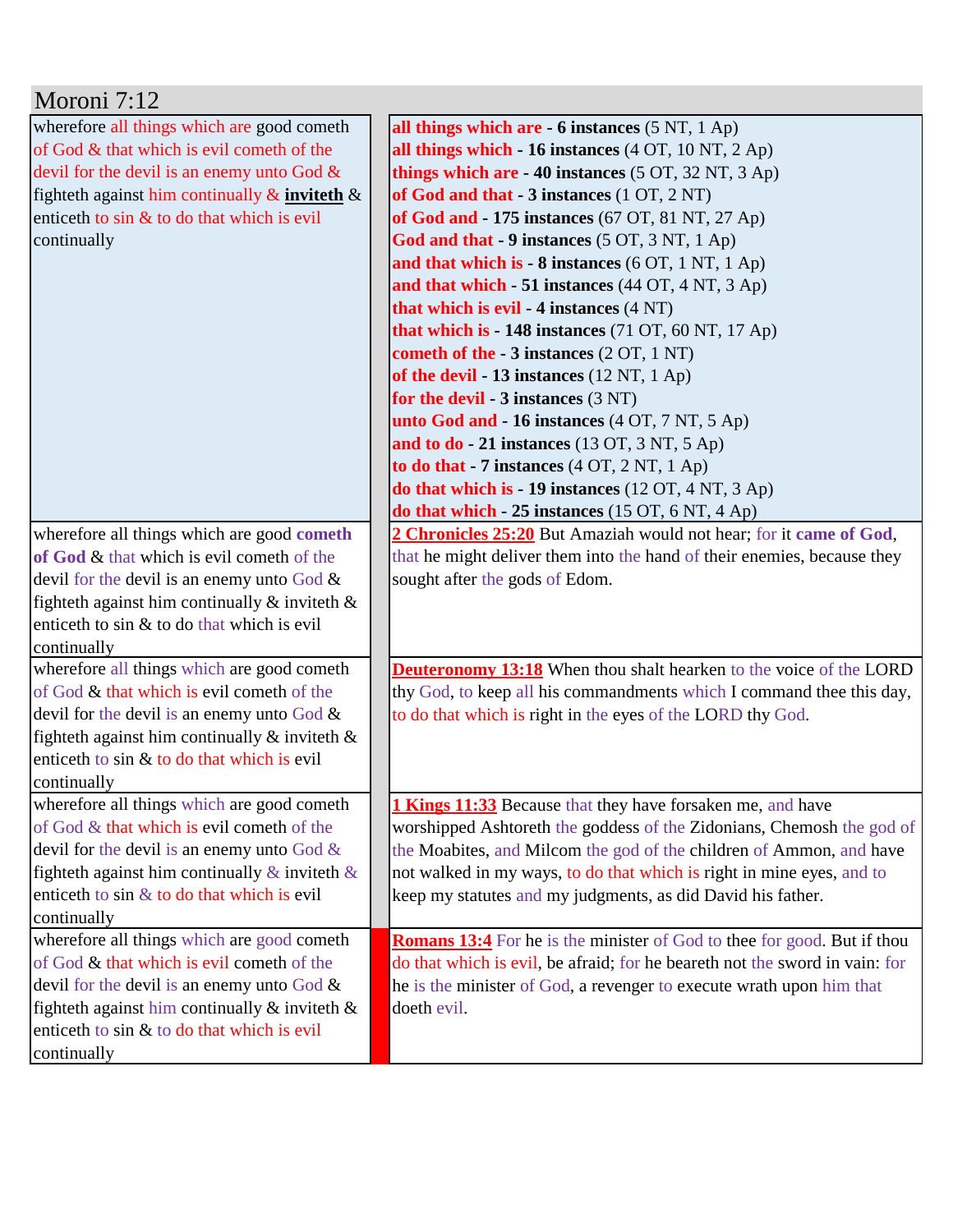| wherefore all things which are good cometh            | 1 John 3:8 He that committeth sin is of the devil; for the devil sinneth       |
|-------------------------------------------------------|--------------------------------------------------------------------------------|
| of God & that which is evil cometh of the             | from the beginning. For this purpose the Son of God was manifested,            |
| devil for the devil is an enemy unto God $\&$         | that he might destroy the works of the devil.                                  |
| fighteth against him continually $\&$ inviteth $\&$   |                                                                                |
| enticeth to $\sin \&$ to do that which is evil        |                                                                                |
| continually                                           |                                                                                |
| wherefore all things which are good cometh            | Acts 10:38 How God anointed Jesus of Nazareth with the Holy Ghost              |
| of God & that which is evil cometh of the             | and with power: who went about doing good, and healing all that were           |
| devil for the devil is an enemy unto God $\&$         | oppressed of the devil; for God was with him.                                  |
| fighteth against him continually $\&$ inviteth $\&$   |                                                                                |
| enticeth to sin $\&$ to do that which is evil         |                                                                                |
| continually                                           |                                                                                |
| wherefore all things which are good cometh            | <b>Revelation 12:12</b> Therefore rejoice, ye heavens, and ye that dwell in    |
| of God & that which is evil cometh of the             | them. Woe to the inhabiters of the earth and of the sea! for the devil is      |
| devil for the devil is an enemy unto God &            | come down unto you, having great wrath, because he knoweth that he             |
| fighteth against him continually $\&$ inviteth $\&$   | hath but a short time.                                                         |
| enticeth to sin & to do that which is evil            |                                                                                |
| continually                                           |                                                                                |
| wherefore all things which are good cometh            | Mark 7:29 And he said unto her, For this saying go thy way; the devil is       |
| of God $&$ that which is evil cometh of the           | gone out of thy daughter.                                                      |
| devil for the devil is an enemy unto God $\&$         |                                                                                |
| fighteth against him continually $\&$ inviteth $\&$   |                                                                                |
| enticeth to sin $\&$ to do that which is evil         |                                                                                |
| continually                                           |                                                                                |
| wherefore all things which are good cometh            | <b>Exodus 23:22</b> But if thou shalt indeed obey his voice, and do all that I |
| of God & that which is evil cometh of the             | speak; then I will be an enemy unto thine enemies, and an adversary unto       |
| devil for the devil is an enemy unto God $\&$         | thine adversaries.                                                             |
| fighteth against him continually $\&$ inviteth $\&$   |                                                                                |
| enticeth to sin $\&$ to do that which is evil         |                                                                                |
| continually                                           |                                                                                |
| wherefore all things which are good cometh            | <b>Psalm 72:15</b> And he shall live, and to him shall be given of the gold of |
| of God $\&$ that which is evil cometh of the          | Sheba: prayer also shall be made for him continually; and daily shall he       |
| devil for the devil is an enemy unto God $\&$         | be praised.                                                                    |
| fighteth against him continually $\&$ inviteth $\&$   |                                                                                |
| enticeth to $\sin \& \text{to}$ do that which is evil |                                                                                |
| continually                                           |                                                                                |
| wherefore all things which are good cometh            | 2 Maccabees 3:26 Moreover two other young men appeared before him,             |
| of God $\&$ that which is evil cometh of the          | notable in strength, excellent in beauty, and comely in apparel, who           |
| devil for the devil is an enemy unto God $\&$         | stood by him on either side; and scourged him continually, and gave him        |
| fighteth against him continually $\&$ inviteth $\&$   | many sore stripes.                                                             |
| enticeth to $\sin \&$ to do that which is evil        |                                                                                |
| continually                                           |                                                                                |